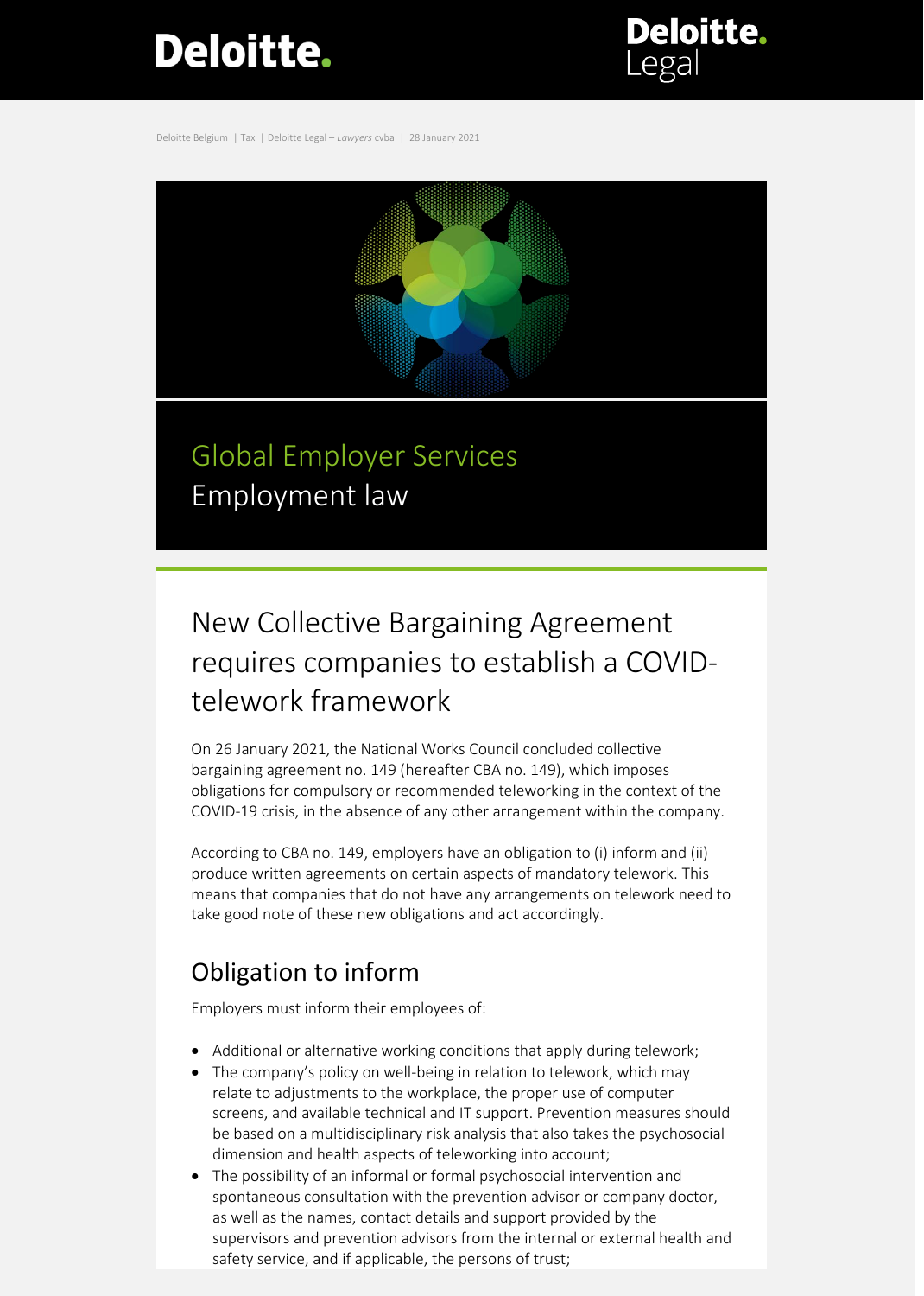• The "*modalities and specificities*" of telework. Trainings on this subject must be organised if needed.

### Written agreements requirement

Written arrangements on telework must be made regarding:

- Provision of the necessary equipment and technical support, or if employees use their own equipment – the employers' reimbursement of costs;
- Additional connection costs;
- The rules concerning the applicable working schedule, if necessary. In the absence of specific arrangements, the teleworker must in principle respect the applicable working schedule as if they worked in the company's office premises;
- The detailed rules for monitoring results and/or the evaluation criteria; and
- The extent to which the teleworker is reachable. Furthermore, it is also possible to specify the means by which the teleworker should remain reachable.

These arrangements can be included in a collective bargaining agreement, the work rules, an individual agreement with the employee, or in a policy. In any case, the rules on social dialogue must be respected. For example, if there is a works council, the framework must be discussed within this consultative body. Social partners also point out that the agreed arrangement must be communicated explicitly by e-mail or through other internal communication channels.

In deviation of the rules regarding structural telework, CBA no. 149 does not impose an *obligation* to contribute to connection or equipment costs. However, if no such reimbursement is paid, the parties must explicitly agree in this regard, so as to avoid an employee claiming an expense allowance afterwards.

Finally, it should be noted that the company arrangement may consider the general cost policy or compensation that an employer already provides to the teleworker during the current pandemic.

### Concrete action?

Employers without *any* telework policy in place should act now and without delay. Otherwise, they risk (i) claims for contributions in telework costs, (ii) discussions with the occupational accident insurer - in case of an occupational accident - and (iii) a penalty for not complying with a generally binding collective bargaining agreement.

#### **Contacts**

If you have any questions concerning the items in this alert, please contact:

- Stijn Demeestere (Deloitte Legal), [sdemeestere@deloitte.com,](mailto:sdemeestere@deloitte.com) + 32 2 800 71 42
- Karel De Schoenmaeker (Deloitte Legal), [kdeschoenmaeker@deloitte.com,](mailto:kdeschoenmaeker@deloitte.com) +32 2 800 71 69
- Nicolaas Vermandel[, nvermandel@deloitte.com,](mailto:nvermandel@deloitte.com) +32 800 70 77
- Anke Elsen[, aelsen@deloitte.com,](mailto:aelsen@deloitte.com) +32 301 87 82

For general inquiries, please contact: